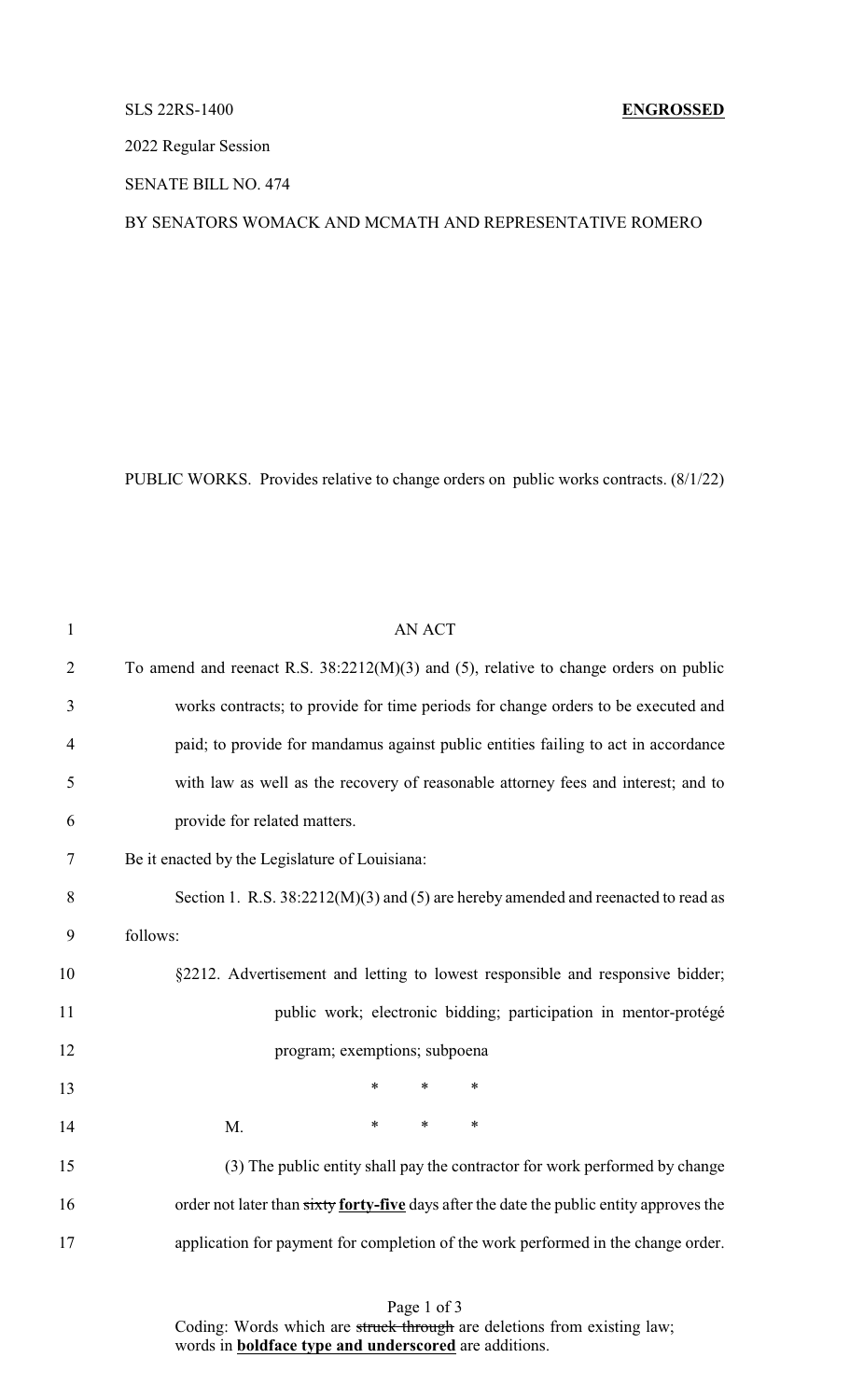1 \* \* \* \*

 (5) Any change order pertaining to public work, not required by this Part to be let out for public bid, shall either be negotiated in the best interest of the public entity or let out for public bid as provided by this Part. Where the change order is negotiated, the public entity shall require that such change order be fully documented and itemized as to costs, including material quantities, material costs, taxes, insurance, employee benefits, other related costs, profit, and overhead. Where certain unit prices are contained in the initial contract, no deviations shall be allowed in computing negotiated change order costs. **The change order shall be executed within forty-five days from the discovery of the work to be covered by the change order, unless a redesign of the work is required. If the change order requires redesign, the redesign shall not take more than thirty days following discovery. The contractor shall submit, within ten days of the discovery of the work, a proposal for the estimated cost of the change order upon completion of the redesign. If no redesign is required, then the contractor shall submit within ten days of discovery of the work, a proposal for the estimated cost of the change order. Once the contractor has submitted the cost estimate, the public entity shall have fifteen days to negotiate and approve or reject the contractor's proposed costs of work covered by the change order. Extensions of time may be granted upon mutual written agreement or as necessary for the public entity to obtain governmental approval. The contractor shall not be required to provide any schedule updates incorporating a change order until the change order is executed. (b) The provisions of this Paragraph shall not be subject to waiver by contract.**

 $*$  \* \* \*